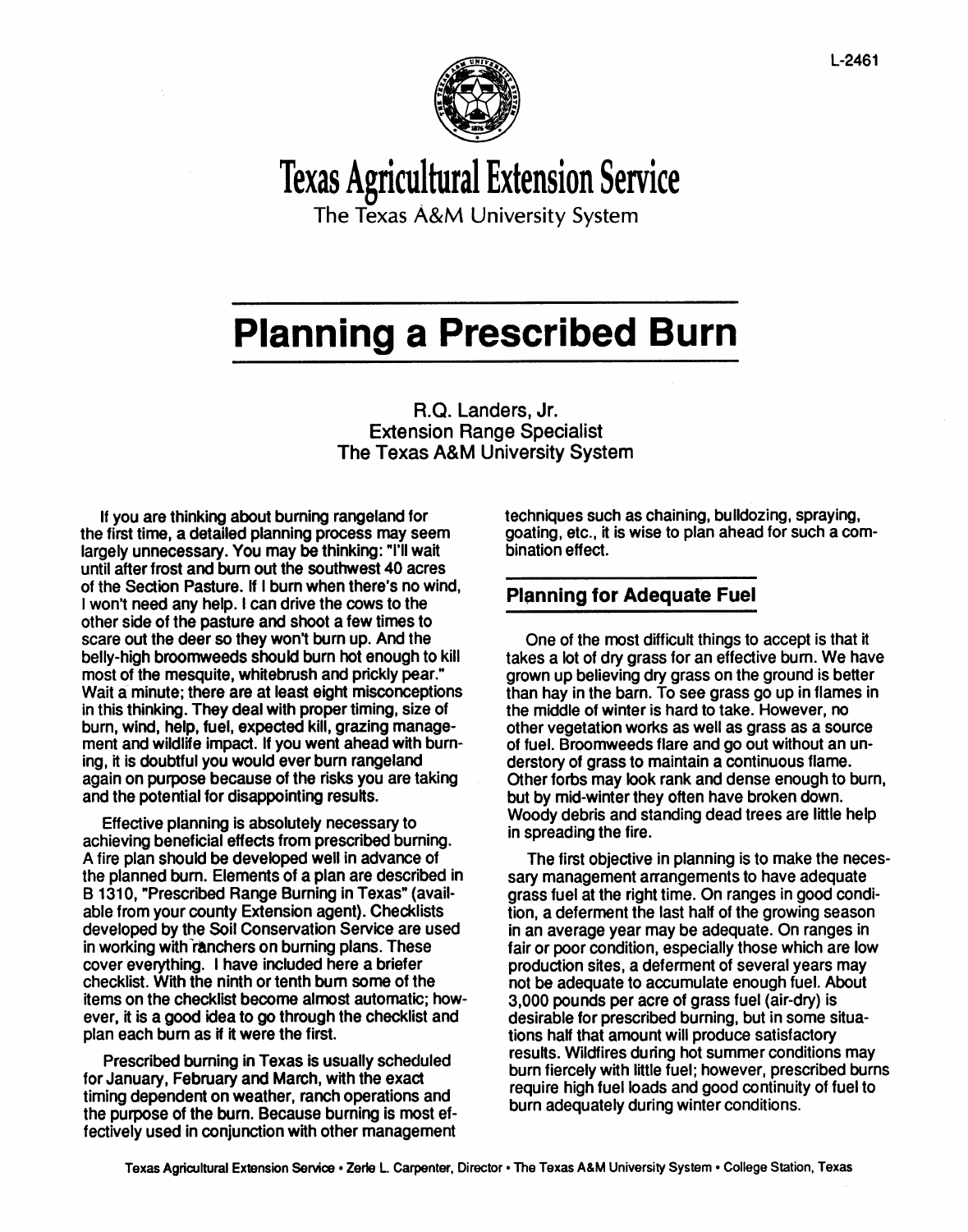Some approximate values for different kinds of grass cover in mid-winter are shown below. Except for the first two, the values were measured on sites ungrazed during an average growing season.

|                                        | Lbs./acre |
|----------------------------------------|-----------|
| Closely grazed buffalo grass           | 300       |
| Curly mesquite and buffalo, mowed lawn | 650       |
| <b>Buffalo grass</b>                   | 1,000     |
| <b>Texas wintergrass</b>               | 2,000     |
| Sand dropseed                          | 2,200     |
| Tobosa                                 | 2,300     |
| Sideoats grama                         | 3,000     |
| <b>Kleingrass</b>                      | 5,000     |
| Little bluestem                        | 6,200     |
| Johnsongrass                           | 7.000     |

Deferment to retain enough fuel for effective burning is almost always necessary. Almost as important as the quantity of fuel is the coverage or continuity. Often on tobosa dominated ranges there is adequate tobosa grass to bum effectively, but the more palatable buffalo grass in between the tobosa patches has been grazed out. Therefore, the fire doesn't carry well. This is a problem that should be avoided.

By November you can determine whether there is adequate fuel on the ground to continue planning for a burn.

#### **Planning for Controls**

The second objective in planning is to arrange for appropriate controls. For physical control of the fire, pumpers and other equipment need to be in working order, firelanes cut, access roads checked out, fire retardant chemicals arranged for and communication equipment lined up. Although there is considerable flexibility in timing these arrangements, it is important not to wait until the last minute. Firelane construction should be delayed until after frost and until you are fairly certain that a bum will be carried out.

For some financial control, it is wise to upgrade the liability coverage of your insurance. The landowner carries the burden of liability for damages resulting from a prescribed bum if the fire goes beyond the intended boundaries. Damage may occur to fences, utility poles, trees, buildings, feeders, hunters' blinds, vehicles, livestock, etc. Smoke crossing public highways may obscure the vision of passing motorists and contribute to serious accidents. The courts have determined liability on the basis of what "a reasonably prudent ordinary person would do in the situation." Because there have been few test cases, there are very few court decisions to guide the landowner in determining what precautions he should take. The landowner could be the object of a lawsuit if **a** neighbor can show **significant**damage or if a motorist can show damage **as** the result of the fire and smoke. Also, it has been suggested that the cost of stopping an escaped fire should be assumed by the landowner.

One way to reduce the risk of escape is to enlist all the neighbors as part of the fire crew. Neighbors need to be informed at an early stage of your planning so that they can choose whether or not to be involved in the burn.

One of the best arrangements for prescribed burning occurred during the burning season of 1982 in Schleicher County. Six ranchers worked with Soil Conservation Service personnel to develop a plan. The county Extension agent arranged a workshop before the burns were scheduled. An Extension range specialist was in charge of the 4-day burn. The ranchers helped each other and gained a great deal of experience. They seemed to enjoy the feeling of successfully accomplishing a difficult and controversial treatment for prickly pear control. A more recent arrangement in Gillespie County involved the Doss Volunteer Fire Department as part of the prescribed burning crew.

It would be wise to participate in conferences and workshops on prescribed burning and to assist in prescribed burns with someone else in charge before trying one on your own place. You should examine the results of burning on range sites similar to your own to get some idea of the results you can expect. Because each burn is different, as are growing seasons following a bum, results can be very different from year to year on the same range site, even with similar fuel conditions. The more information you have, the more realistic you can be in anticipating results from your own burn.

#### **Communications**

The third objective in planning is to notify local authorities of your intentions and to arrange for communications during the day of the burn. Every county is a little bit different in its handling of emergency calls. In some counties all calls go through the sheriff's office, which then notifies the fire department. In other counties fire emergency calls go directly to the fire department. In either case, the rancher should notify all authorities ahead of time as to the date and location of a planned burn. Also tell them who will call in should an emergency arise. Otherwise, they might respond to a false alarm called in by someone who sees the smoke.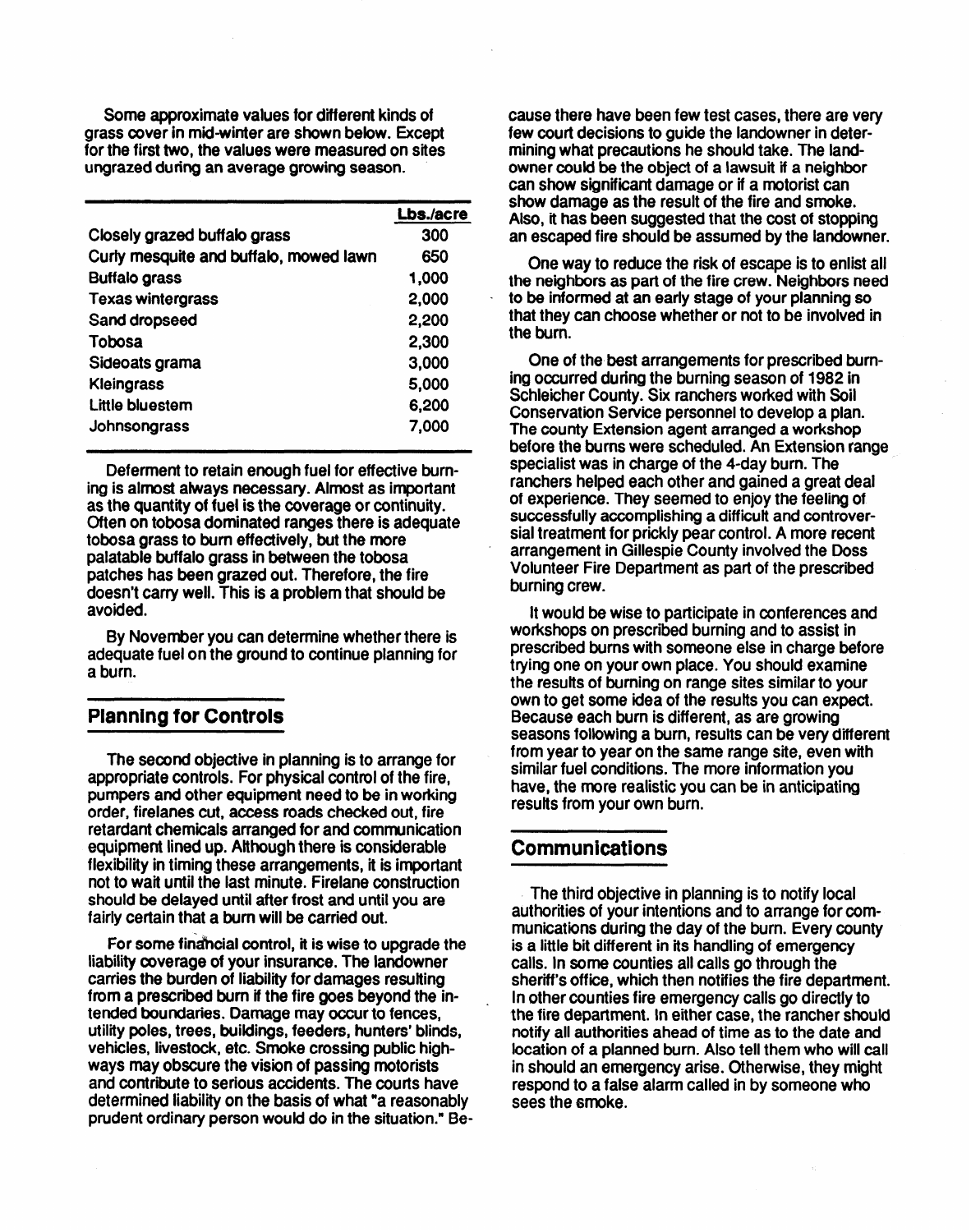The Department of Public Safety (highway patrol) should be called when a prescribed burn is scheduled next to a highway or close enough that smoke could be easily visible (about 1 mile). The rancher is responsible for providing personnel to flag traffic if smoke is expected to cross the road. A sign indicating that it is a prescribed bum of rangeland is often helpful in informing concerned passersby. A potential traffic fatality or serious injury associated with smoke from a prescribed bum is a risk that should be taken quite seriously.

#### **Burning**

The fourth objective in planning is to be ready for the burn itself. Weather changes which could alter plans cannot be forecast with much accuracy more than 2 days in advance. National Weather Service information the day before and the day of the scheduled bum can give you reasonably good estimates of wind direction and velocity, temperatures, pressure and relative humidity. Instruments to measure wind, temperature and relative humidity should be used to monitor local conditions and to see how they compare with the forecast. With crew members in place, equipment ready, fireguards checked out and local authorities contacted, you are almost ready to strike the first match. But have you gone through the checklist and covered such things as: drinking water for the crew (carbonated drinks and beer are best used when it's over); water or fire retardant in the pumpers; gasoline for the pumpers; diesel fuel and gas for the drip torches; lunch for the crew (a cooler with sandwich makings is handy); first aid kit; keys or combinations for locked gates; wirecutters; contingency plans for an escape; water locations for refilling pumpers; radios in order and cameras with film to record the historic event?

The burning procedure is spelled out in the fire plan.Any changes in the plan and the specifics of the procedure should be explained by the fire boss to the crew on a map of the pasture. The fire boss should explain how each person fits into the overall plan. By this time many individuals may have contributed to the fire plan, but it is the fire boss who is finally responsible for carrying it through to a successful bum. The fire boss must be confident enough to assert authority over the crew and guide the operation, and experience helps.

#### **Follow-Up**

The final objective in planning is to arrange for follow-up management. Grazing animals removed from a pasture to allow grass accumulation for fuel will also need a place to go for 60 to 90 days after the burn. But if soil moisture is low and it doesn't rain, it maybe a year before they should return. High quality forage can be expected in an average rainfall year following a burn. Livestock and wildlife quickly recognize this. If a small area is burned in a large pasture or if deer from a large area are attracted to a burn, the recovery of desirable grasses, forbs and browse can be slowed considerably because of excessive grazing pressure. On the other hand, if prickly pear is abundant in the burned pasture, cattle may be turned in immediately after the bum for 2 weeks to consume some of the singed pads. The pads turn sour soon after burning. Goats could be turned in temporarily when prickly pear pads are resprouting to obtain additional control. Ordinarily, grazing should be restricted until Mayor June. At this time full recovery of the better grasses should be expected in an average rainfall year. Spraying prickly pear with picloram (Grazon PC) in the spring following the burn will result in a good kill; otherwise many plants will resprout.

If I have been successful in explaining how to plan a prescribed burn, and you are the rancher thinking about burning for the first time, you should say: 'I'll plan to bum the Creek Pasture this winter when weather conditions are right and get some control on the prickly pear and mesquite sprouts from that dozing job I had 5 years ago. To grow some grass, I can put the cows in the Section Pasture until next summer and spray the broomweed if it comes on strong like it did this year. I'll get some help from the neighbors with the burn since I've helped them on fence building and shearing, and the county Extension agent wants to use this as a county demonstration on prescribed burning. I'll spray in April with picloram to knock out my prickly pear." Now you are heading in the right direction.

#### **Other Reading**

Getting Started in Prescribed Burning. Management Note 9, 1986. Texas Tech University, Range and Wildlife Management.

"Prescribed Range Burning in Texas." B-1310, Texas Agricultural Extension Service.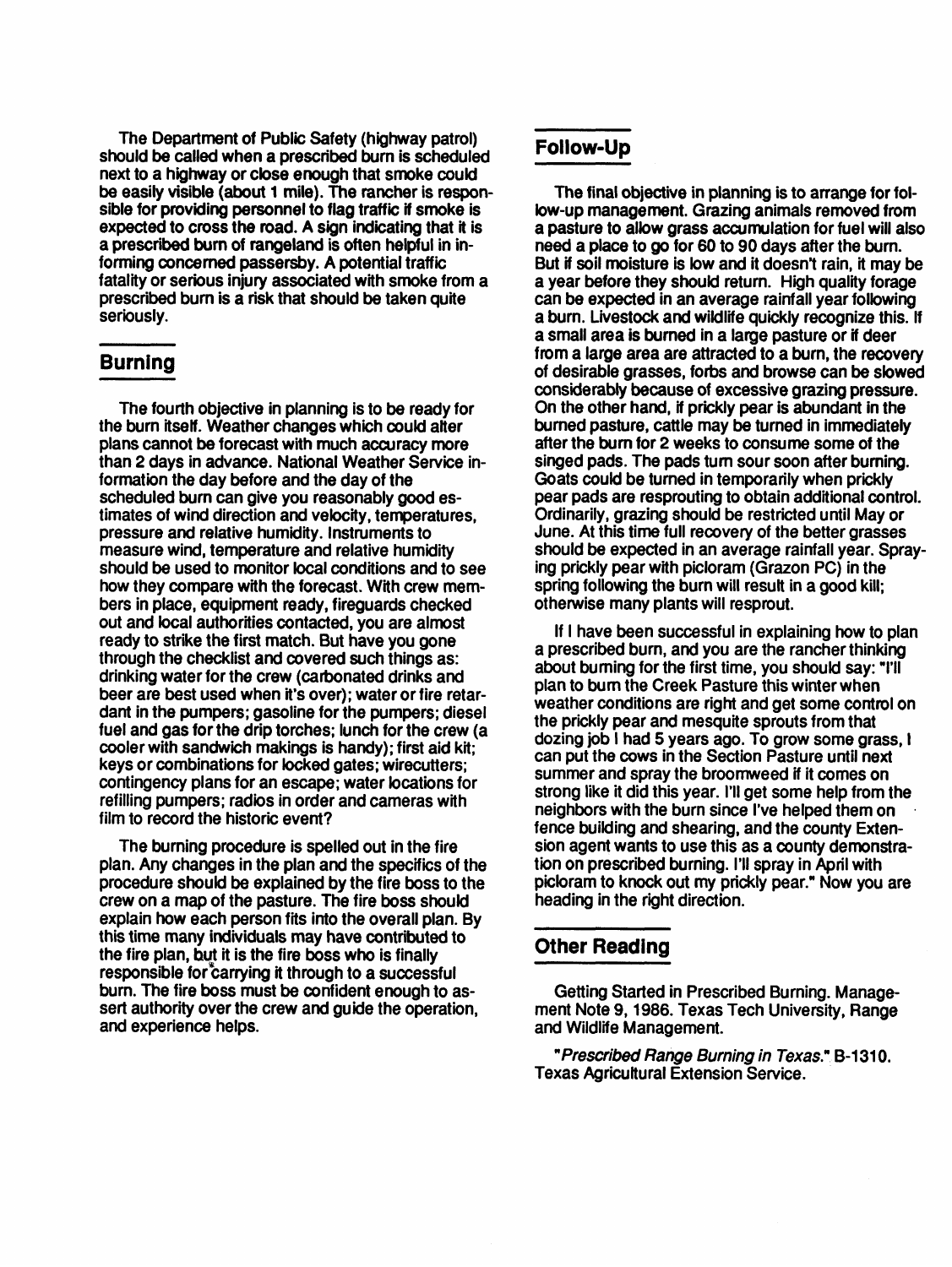### **Ranch Checklist for Prescribed Burning**

This checklist is intended to enumerate areas of concern common to most burns, so that they will not be inadvertently overlooked. It is strongly suggested that the checklist be amended to fit your situation.

|                                                       | I. Preburn considerations                                                                        |                                                                                |                          |  |  |  |  |
|-------------------------------------------------------|--------------------------------------------------------------------------------------------------|--------------------------------------------------------------------------------|--------------------------|--|--|--|--|
|                                                       | A. Rationale for the burn (1 to 5 years preburn)                                                 |                                                                                |                          |  |  |  |  |
|                                                       |                                                                                                  | Purpose (brush management, downed wood removal, etc.)                          |                          |  |  |  |  |
|                                                       |                                                                                                  | Place (target pastures identified)                                             |                          |  |  |  |  |
|                                                       |                                                                                                  | Timing (cool season, tentative date)                                           |                          |  |  |  |  |
|                                                       |                                                                                                  | How to burn (preliminary fire plan including firelane design)                  |                          |  |  |  |  |
|                                                       |                                                                                                  | Preburn pasture treatments needed and timing (mechanical, chemical, deferment) |                          |  |  |  |  |
|                                                       |                                                                                                  | Legal aspects (ranch liabilities)                                              |                          |  |  |  |  |
|                                                       |                                                                                                  | Training and experience (workshops and actual burns)                           |                          |  |  |  |  |
| B. Planning for the burn (6 months to 1 year preburn) |                                                                                                  |                                                                                |                          |  |  |  |  |
|                                                       | Determination and location of alternative forage for livestock                                   |                                                                                |                          |  |  |  |  |
|                                                       | Setting of required dates for preburn removal of grazing animals based on fuel load requirements |                                                                                |                          |  |  |  |  |
|                                                       | Consideration of vulnerability (erosion, wildlife)                                               |                                                                                |                          |  |  |  |  |
|                                                       |                                                                                                  | Final fire plan preparation                                                    |                          |  |  |  |  |
|                                                       |                                                                                                  | <b>Budgeting costs of burn</b>                                                 |                          |  |  |  |  |
|                                                       | C. Equipment arrangements (3 to 6 months preburn)                                                |                                                                                |                          |  |  |  |  |
|                                                       |                                                                                                  | Contracted equipment (bulldozer, motorgrader)                                  |                          |  |  |  |  |
|                                                       |                                                                                                  | Locally available (pumper truck)                                               |                          |  |  |  |  |
|                                                       | $\mathcal{L} = \{ \mathcal{L} \}$                                                                | Communications (radios)                                                        |                          |  |  |  |  |
|                                                       |                                                                                                  | Ranch owner (cattle sprayer, water trailer, water barrels)                     |                          |  |  |  |  |
|                                                       |                                                                                                  | Dates firm for equipment work to be completed                                  |                          |  |  |  |  |
|                                                       |                                                                                                  | D. Personnel (1 to 3 months preburn)                                           |                          |  |  |  |  |
|                                                       | Fire boss designated                                                                             |                                                                                |                          |  |  |  |  |
|                                                       | Assignment of ranch personnel, time provisions and training if necessary                         |                                                                                |                          |  |  |  |  |
|                                                       | Considerations for other people needed                                                           |                                                                                |                          |  |  |  |  |
|                                                       | $\mathbf{r}$                                                                                     | E. Notification (2 to 4 weeks preburn)                                         | <b>Telephone Numbers</b> |  |  |  |  |
|                                                       |                                                                                                  | <b>Texas Air Quality Board</b>                                                 |                          |  |  |  |  |
|                                                       |                                                                                                  | <b>Neighbors</b>                                                               |                          |  |  |  |  |
|                                                       |                                                                                                  | <b>Sheriff's Office</b>                                                        |                          |  |  |  |  |
|                                                       |                                                                                                  | <b>Fire Departments</b>                                                        |                          |  |  |  |  |
|                                                       |                                                                                                  | Department of Public Safety (Highway Patrol)                                   |                          |  |  |  |  |
|                                                       |                                                                                                  | <b>County Commissioner</b>                                                     |                          |  |  |  |  |
|                                                       |                                                                                                  | Oil and gas lessees                                                            |                          |  |  |  |  |
|                                                       |                                                                                                  | <b>Hunters</b>                                                                 |                          |  |  |  |  |
|                                                       |                                                                                                  |                                                                                |                          |  |  |  |  |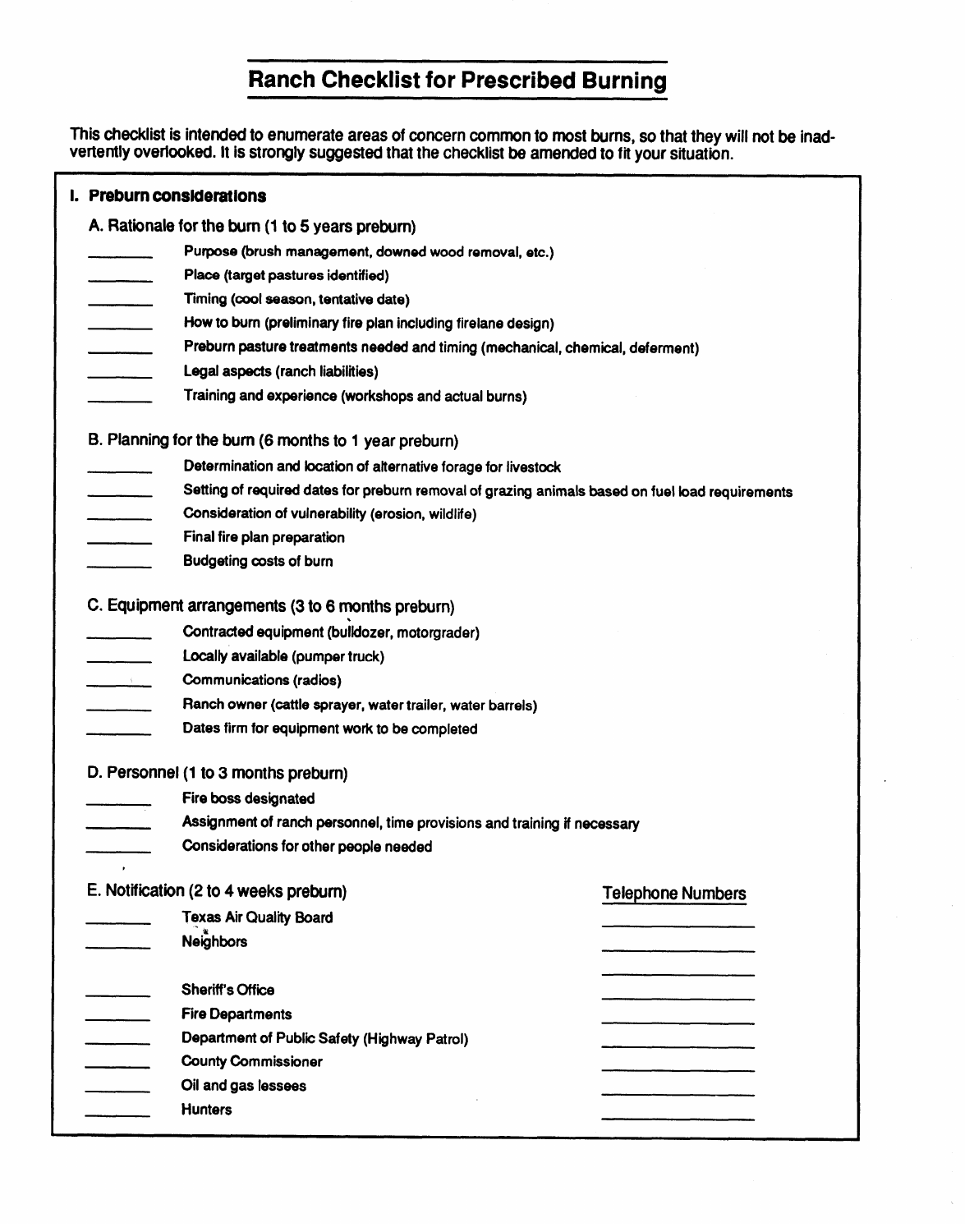|                                 | F. Preburn construction and patrols (1 week to 1 month preburn)              |                          |
|---------------------------------|------------------------------------------------------------------------------|--------------------------|
|                                 | Construction of firelanes according to fire plan                             |                          |
|                                 | Removal of remnant livestock                                                 |                          |
|                                 | <b>Facilities protection</b>                                                 |                          |
|                                 | feeders                                                                      |                          |
|                                 | pens                                                                         |                          |
|                                 | highline poles<br>and and the state                                          |                          |
|                                 | oil and gas structures                                                       |                          |
|                                 | fences                                                                       |                          |
|                                 | hunting facilities                                                           |                          |
|                                 | inspection of completed firelanes (if constructed more than 30 days preburn) |                          |
|                                 | Condition of ranch roads                                                     |                          |
|                                 | G. Weather information and final inspection                                  | <b>Telephone Numbers</b> |
|                                 | 3-day-forecast - national weather                                            |                          |
|                                 | 24-hour forecast - local weather                                             |                          |
|                                 | Final inspection (firelanes, facilities protection, etc.)                    |                          |
|                                 | II. Just before the burn                                                     |                          |
| A. Last minute calls            |                                                                              | <b>Telephone Numbers</b> |
|                                 |                                                                              |                          |
|                                 | <b>National Weather Service</b>                                              |                          |
|                                 | <b>Sheriff</b>                                                               |                          |
|                                 | Fire department                                                              |                          |
|                                 | Highway patrol                                                               |                          |
| $\Delta \sim 10^{11}$ m $^{-1}$ | Check with spouse                                                            |                          |
|                                 | <b>B. Equipment and supplies</b>                                             |                          |
|                                 | Diesel fuel and gas for drip torch                                           |                          |
|                                 | Gas for pumpers                                                              |                          |
|                                 | Fire retardant or water in pumpers                                           |                          |
|                                 | Hand tools (garden rakes, axes, shovels, wire cutters)                       |                          |
|                                 | <b>Matches</b>                                                               |                          |
|                                 | Keys and combinations for locked gates                                       |                          |
|                                 | Camera                                                                       |                          |
|                                 | Weather instruments (wind, relative humidity, recording pad, pencil)         |                          |
|                                 | <b>CB</b> radios                                                             |                          |
|                                 | Warning signs and flags on public roads                                      |                          |
| C. Crew support                 |                                                                              |                          |
|                                 | Drinking water and cups                                                      |                          |
|                                 | Lunch cooler                                                                 |                          |